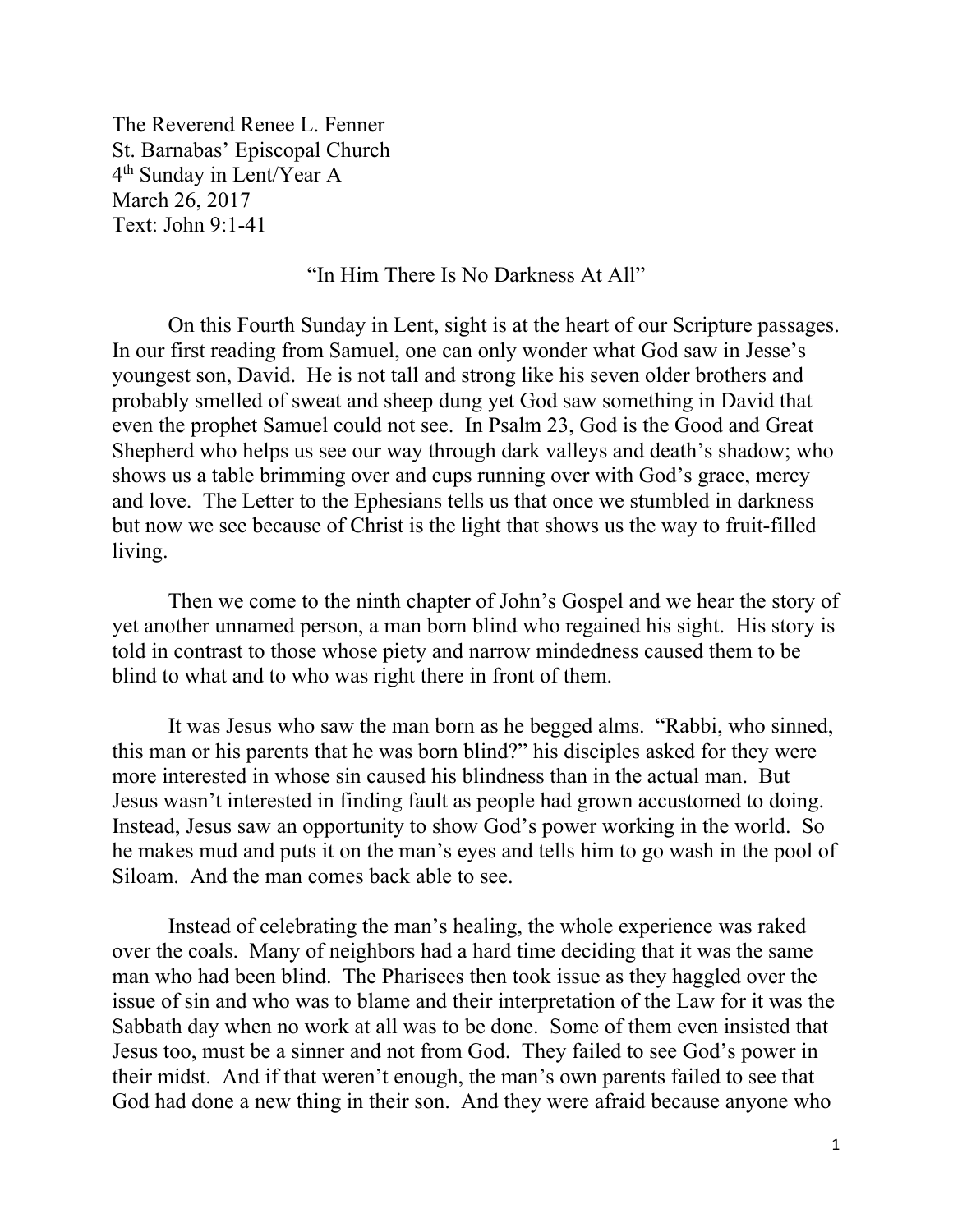confessed Jesus to be the Messiah, the One sent by God, would be tossed out of the synagogue.

 The man who was once physically blind since birth was the only one who saw Jesus for who he is, the Son of Man, the Light come into the world. And those who thought themselves to see and know all, are called blind by Jesus because they only stumbled deeper in darkness.

 Here in Missouri we have a motto that says, "Show me." There are many legends on how this came to be. The most widely known legend attributes the phrase to Missouri's U.S. Congressman Willard Duncan Vandiver, who served in the United States House of Representatives in the late 1800's. While he was a member of the U.S. House Committee on Naval Affairs, Vandiver attended a naval banquet in Philadelphia. During his speech Vandiver declared, "I come from a state that raises corn and cotton and cockleburs and Democrats, and frothy eloquence neither convinces nor satisfies me. I am from Missouri. You have got to show me."\*

Often when Jesus showed others the power of God, there were those who did not believe and we are often like them: blind and unmoved by what God is doing in and around us. Sometimes, no matter who we are or what we do in life, we tend to be short-sighted and fixed in our own little world-our world being those things that only pertain to our individual selves, our families, and maybe our neighborhood, our church. We sometimes fail to see the bigger picture because we are otherwise occupied, too busy to see, and we only know what we know, what we know just like the Pharisees in today's Gospel.

God always shows us his works. Miracles and signs happen every day but until we open our eyes to see them, we are blind. And when we hold on to negativity, resentment, pride, stubbornness, self-centeredness, we are choosing blindness. When we fail to see our neighbor-that man, woman, or child, we are choosing blindness. When we ignore the poor, the hungry, the suffering, the marginalized of society, we are choosing blindness. When we prefer to not to see God's glory right in front of our noses, we are choosing blindness.

Jesus came so that we would no longer walk in the darkness. He is the Son of Man, the One sent by God, the Light of the world. "He", as one theologian has said, "enters in the muddiness of the world and gets his hands dirty for our sake." In him, our eyes are opened.